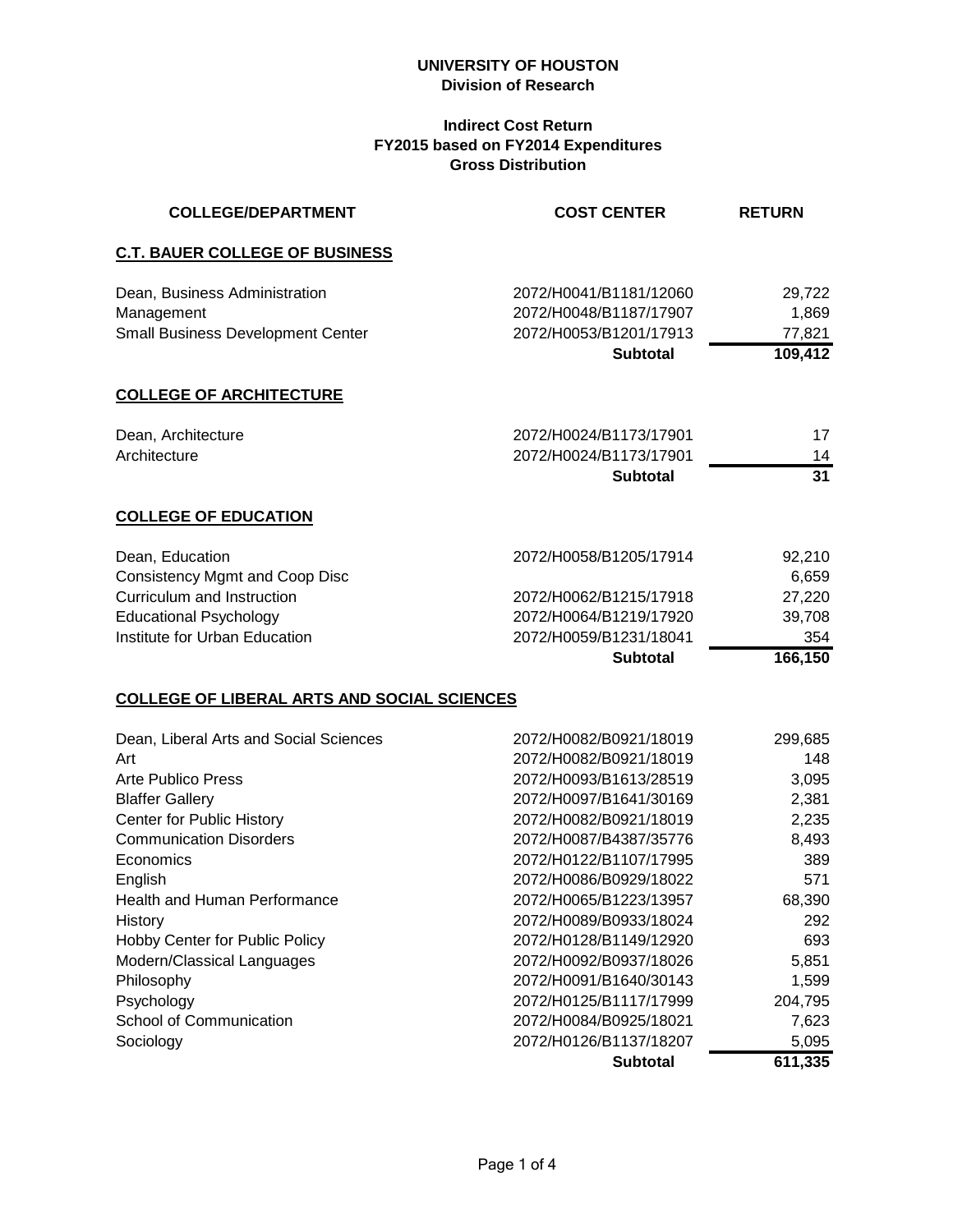## **Indirect Cost Return FY2015 based on FY2014 Expenditures Gross Distribution**

| <b>COLLEGE/DEPARTMENT</b>                                                                                                                                                                                                                                                                                        | <b>COST CENTER</b>                                                                                                                                                                                                                                        | <b>RETURN</b>                                                                                                 |
|------------------------------------------------------------------------------------------------------------------------------------------------------------------------------------------------------------------------------------------------------------------------------------------------------------------|-----------------------------------------------------------------------------------------------------------------------------------------------------------------------------------------------------------------------------------------------------------|---------------------------------------------------------------------------------------------------------------|
| <b>COLLEGE OF NATURAL SCIENCES AND MATHEMATICS</b>                                                                                                                                                                                                                                                               |                                                                                                                                                                                                                                                           |                                                                                                               |
| Dean, Natural Sciences and Mathematics<br>Biology/Biochemistry<br>Center for Nuclear Receptors and Cell Signaling<br>Chemistry<br><b>Computer Science</b><br>Earth & Atmospheric Sciences<br>Institute for Climate and Atmospheric Science<br><b>Mathematics</b><br>Physics                                      | 2072/H0102/B0945/18028<br>2072/H0104/B0951/18030<br>2072/H0515/B3766/43613<br>2072/H0107/B0991/14002<br>2072/H0108/B1011/18071<br>2072/H0109/B1023/18078<br>2072/H0429/B1667/31882<br>2072/H0110/B1031/18083<br>2072/H0112/B1041/18187<br><b>Subtotal</b> | 1,280,308<br>210,297<br>139,922<br>182,930<br>212,892<br>192,189<br>20,654<br>148,159<br>404,016<br>2,791,367 |
| <b>COLLEGE OF OPTOMETRY</b>                                                                                                                                                                                                                                                                                      |                                                                                                                                                                                                                                                           |                                                                                                               |
| Optometry, Community                                                                                                                                                                                                                                                                                             | 2072/H0113/B1161/17864<br><b>Subtotal</b>                                                                                                                                                                                                                 | 944,812<br>944,812                                                                                            |
| <b>COLLEGE OF PHARMACY</b>                                                                                                                                                                                                                                                                                       |                                                                                                                                                                                                                                                           |                                                                                                               |
| Dean, Pharmacy<br><b>Clinical Sciences and Administration</b><br>Heart and Kidney Institute<br>Institute for Drug Education and Research<br>Pharmacological and Pharmaceutical Sciences                                                                                                                          | 2072/H0116/B1067/12065<br>2072/H0118/B1097/18210<br>2072/H0117/B1079/18201<br>2072/H0422/B1621/32619<br>2072/H0117/B1069/18198<br><b>Subtotal</b>                                                                                                         | 199,874<br>55,064<br>60,738<br>2,999<br>131,445<br>450,120                                                    |
| <b>COLLEGE OF TECHNOLOGY</b>                                                                                                                                                                                                                                                                                     |                                                                                                                                                                                                                                                           |                                                                                                               |
| Dean, Technology<br>Abramson Center for the Future of Health<br>Center for Information Security, Research and Edu<br>Center for Technology Literacy<br><b>Construction Management</b><br><b>Engineering Technology</b><br>Human Development and Consumer Science<br><b>Texas Manufacturing Assistance Center</b> | 2072/H0136/B1151/17859<br>2072/H0469/B1792/40515<br>2072/H0554/B4472/46996<br>2072/H0423/B2732/46882<br>2072/H0139/B1674/32555<br>2072/H0140/B1675/32557<br>2072/H0281/B1676/32617<br><b>Subtotal</b>                                                     | 89,261<br>630<br>281<br>50,630<br>1,126<br>37,547<br>8,111<br>14,443<br>202,029                               |
| <b>CULLEN COLLEGE OF ENGINEERING</b>                                                                                                                                                                                                                                                                             |                                                                                                                                                                                                                                                           |                                                                                                               |

| Dean, Engineering                                 | 2072/H0066/B0862/17895 | 1.631.202 |
|---------------------------------------------------|------------------------|-----------|
| Biomedical Engineering                            | 2072/H0071/B3793/44312 | 181.843   |
| Center for Innovative Grouting Materials and Tech | 2072/H0069/B0919/18018 | 63.708    |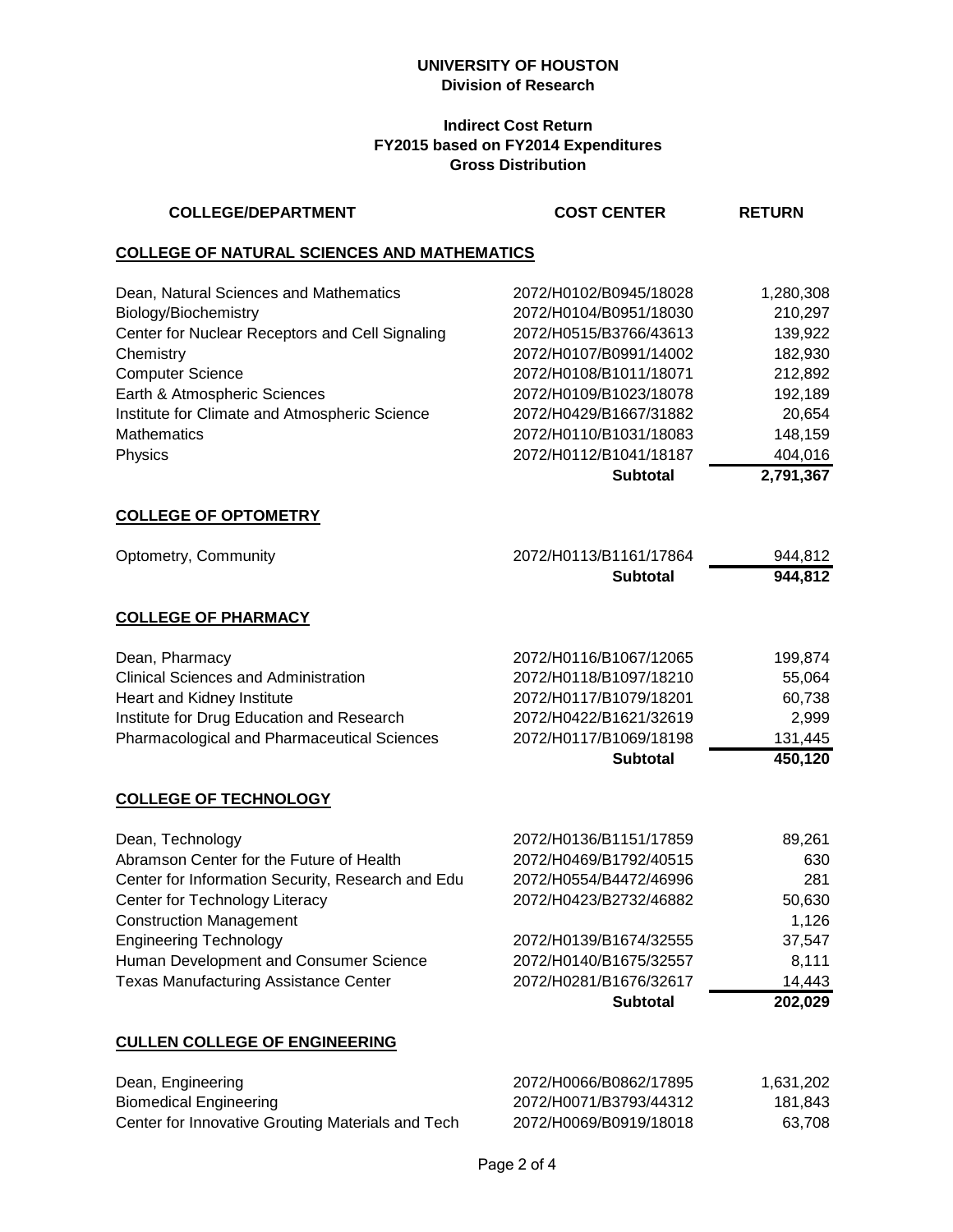#### **Indirect Cost Return FY2015 based on FY2014 Expenditures Gross Distribution**

| <b>COLLEGE/DEPARTMENT</b>                        | <b>COST CENTER</b>     | <b>RETURN</b>  |
|--------------------------------------------------|------------------------|----------------|
| Center for Integrated Bio and Nano Systems       | 2072/H0070/B0886/18123 | 38,326         |
| <b>Chemical Engineering</b>                      | 2072/H0067/B0864/17896 | 390,600        |
| Civil Engineering                                | 2072/H0068/B0882/18122 | 273,611        |
| <b>Electrical &amp; Computer Engineering</b>     | 2072/H0070/B0886/18123 | 270,833        |
| <b>Industrial Engineering</b>                    | 2072/H0072/B0892/18009 | 22,595         |
| <b>Mechanical Engineering</b>                    | 2072/H0073/B0896/18011 | 326,210        |
| Nanosystem Manufacturing Center                  | 2072/H0070/B0886/18123 | 16,144         |
| National Wind Energy Center                      | 2072/H0503/B3693/41306 | 54,780         |
| SW Public Safety Technology Center               | 2072/H0455/B1804/37929 | 3,685          |
| Texas Hurricane Center for Innovative Technology | 2072/H0512/B4450/43616 | 17,392         |
|                                                  | <b>Subtotal</b>        | 3,290,930      |
| <b>DIVISION OF RESEARCH</b>                      |                        |                |
| VP-Research                                      | 2072/H0233/B0818/18094 | 354,218        |
| <b>Biology of Behavior Institute</b>             | 2072/H0552/B2720/46572 | 12,872         |
| Center for Advanced Computing and Data Systems   | 2072/H0246/B0822/18096 | 77,372         |
| <b>Center for Advanced Materials</b>             | 2072/H0453/B1730/36385 | 37,337         |
| Center for Biomedical & Environmental Genomics   | 2072/H0546/B3838/45612 | 14,967         |
| Center for Neuromotor & Biomechanics Research    | 2072/H0521/B3794/44342 | 44,466         |
| <b>Houston Coastal Center</b>                    | 2072-H0271-B4473-47017 | 3,956          |
| Institute for Molecular Design                   | 2072/H0103/B1065/18197 | $-5,012$       |
| Institute for Nanoenergy                         | 2072-H0545-B3797-45491 | 1,965          |
| Institute for Space Systems Operations           | 2072/H0244/B0844/11894 | -2             |
| Office of Contracts and Grants                   | 2072/H0282/B0834/18101 | $\overline{2}$ |
| <b>TcSUH</b>                                     | 2072/H0452/B0848/36896 | 360,133        |
| <b>Texas Obesity Research Center</b>             | 2072/H0500/B4422/42126 | 67,134         |
| <b>TIMES</b>                                     | 2072/H0288/B1691/34116 | 382,592        |
|                                                  | <b>Subtotal</b>        | 1,351,998      |
| <b>GRADUATE COLLEGE OF SOCIAL WORK</b>           |                        |                |
| Dean, Social Work                                | 2072/H0129/B1169/10692 | 46,351         |
| Center for Drug and Social Policy Research       | 2072/H0508/B1171/43463 | 11,245         |
| Center for Health Equities & Evaluation Research | 2072/H0662/B1171/48442 | 4,916          |
| Child & Family for Innovative Research           | 2072/H0509/B1171/43450 | 24,474         |

# **HILTON COLLEGE OF HOTEL AND RESTAURANT MANAGEMENT**

Community Projects - Social Work 2072/H0129/B1169/10692

| Hotel and Restaurant Management | 2072/H0081/B1165/17866 | 21.246 |
|---------------------------------|------------------------|--------|
|                                 | <b>Subtotal</b>        | 21,246 |

**Subtotal 86,987**